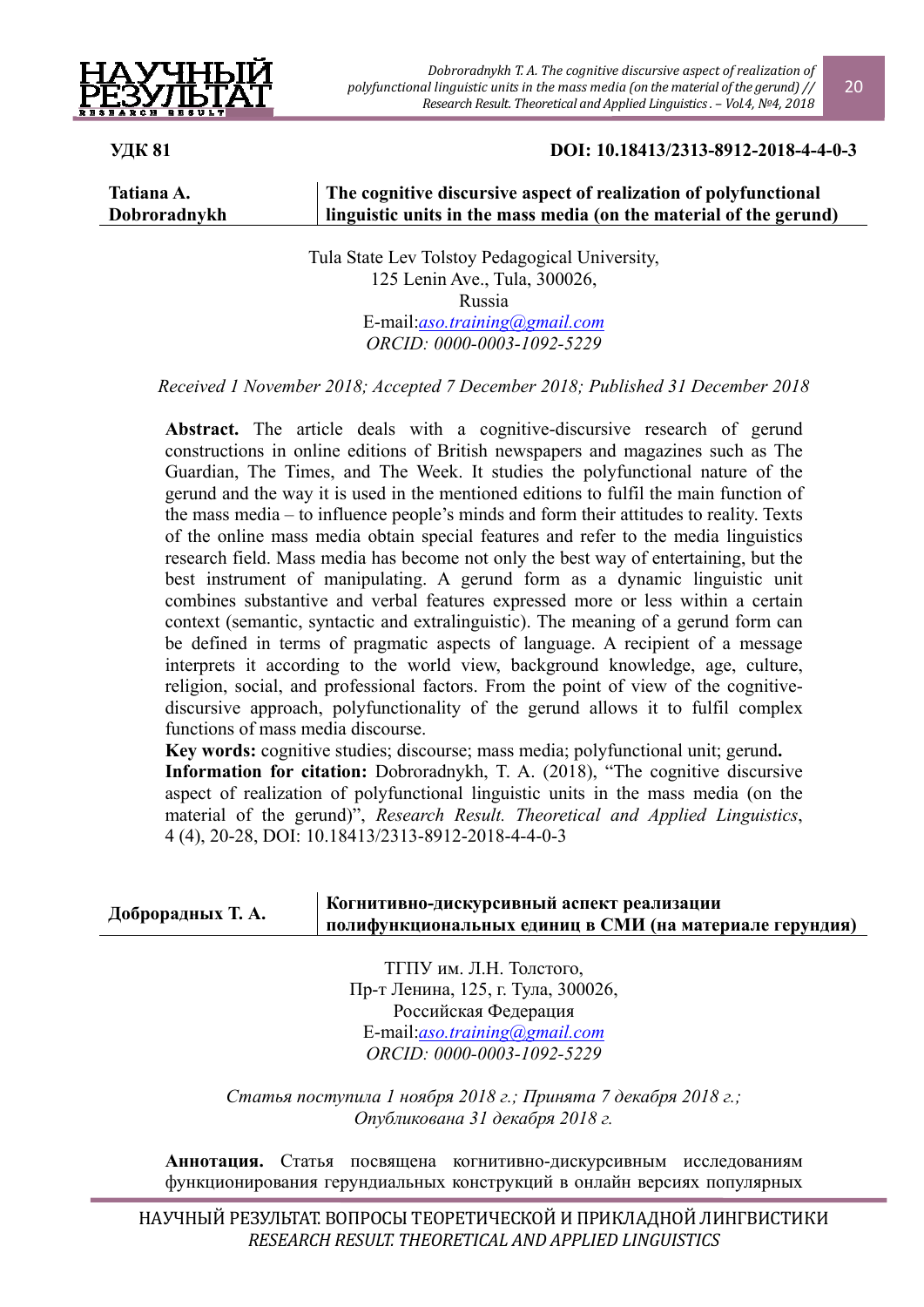

британских газет и журналов the Guardian, the Times и the Week. В ходе работы рассматривается полифункциональная природа герундия, которая позволяет использовать его в качестве средства достижения основной функции анализируемого дискурса – формирование у реципиента определенного отношения к окружающей действительности. Тексты онлайн средств массовой информации относятся к области медиа лингвистики, благодаря чему они получают дополнительные характеристики, обусловленные каналом коммуникации. Помимо того, что современные СМИ являются основным способом развлечения людей, они стали основным инструментом манипуляции. Динамика герундия как полифункциональной единицы, не завершившей процесс гипостазиса, позволяет ему сочетать в себе субстантивные и глагольные черты, которые проявляются в зависимости от речевой ситуации (семантического и синтаксического контекстов, а также экстралингвистических факторов). Обобщенное значение герундия может быть выявлено при условии анализа прагматического аспекта коммуникации, так как реципиент воспринимает текст, основываясь на собственной картине мира, фоновых знаниях, культуре, религии, возрасте, социальном и профессиональном окружении. Полифункциональная природа герундия, которая проявляется в рамках когнитивно-дискурсивного аспекта, позволяет выполнять комплексные задачи, стоящие перед СМИ.

**Ключевые слова:** когнитивные исследования; дискурс; СМИ; полифункциональная единица; герундий.

**Информация для цитирования:** Доброрадных Т. А. Когнитивно-дискурсивный аспект реализации полифункциональных единиц в СМИ (на материале герундия) // Научный результат. Вопросы теоретической и прикладной лингвистики. 2018. Т. 4, N 4. С. 20-28. DOI: 10.18413/2313-8912-2018-4-4-0-3

## **INTRODUCTION**

Language is a dynamic phenomenon. Any process of communication is determined by certain extralinguistic factors. It is necessary to know how the speech is connected to the reality and understand the pragmatic aspect of communication. For the present research it is important to divide and define the notions 'text' and 'discourse'. The phenomenon 'discourse' has been studied by many prominent linguists such as T. van Dijk, E.S. Kubryakova, N.D. Arutyunova, A.A., Kibrik, V.I. Karasik, O.V. Aleksandrova, O.N. Prokhorova and others, but there are still a lot of scientific problems to solve.

For the first time, a concept of the cognitive analysis was introduced by Teun A. van Dijk, who understands the notion of discourse as the language representation of the text content [5]. The scientist considers the text from the point of view of external

factors determined by the circumstances in which the act of communication is taking place. He points out that we can understand a message properly only in case we understand the communicative situation.

N.D. Arutyunova also takes into consideration extralinguistic aspects and defines the term 'discourse' as the speech immersed into life [3, p. 137]. According to the definition the text obtains new features and meanings while existing in a certain situation.

As cognitive linguistics developed, different approaches to the notion appeared. In our research we consider discourse as a cognitive phenomenon connected to the process of speech making, and at the same time as a final result of a speech process represented in a certain completed (and recorded) form [10, p. 16]. As it follows from the definition, we study the text from the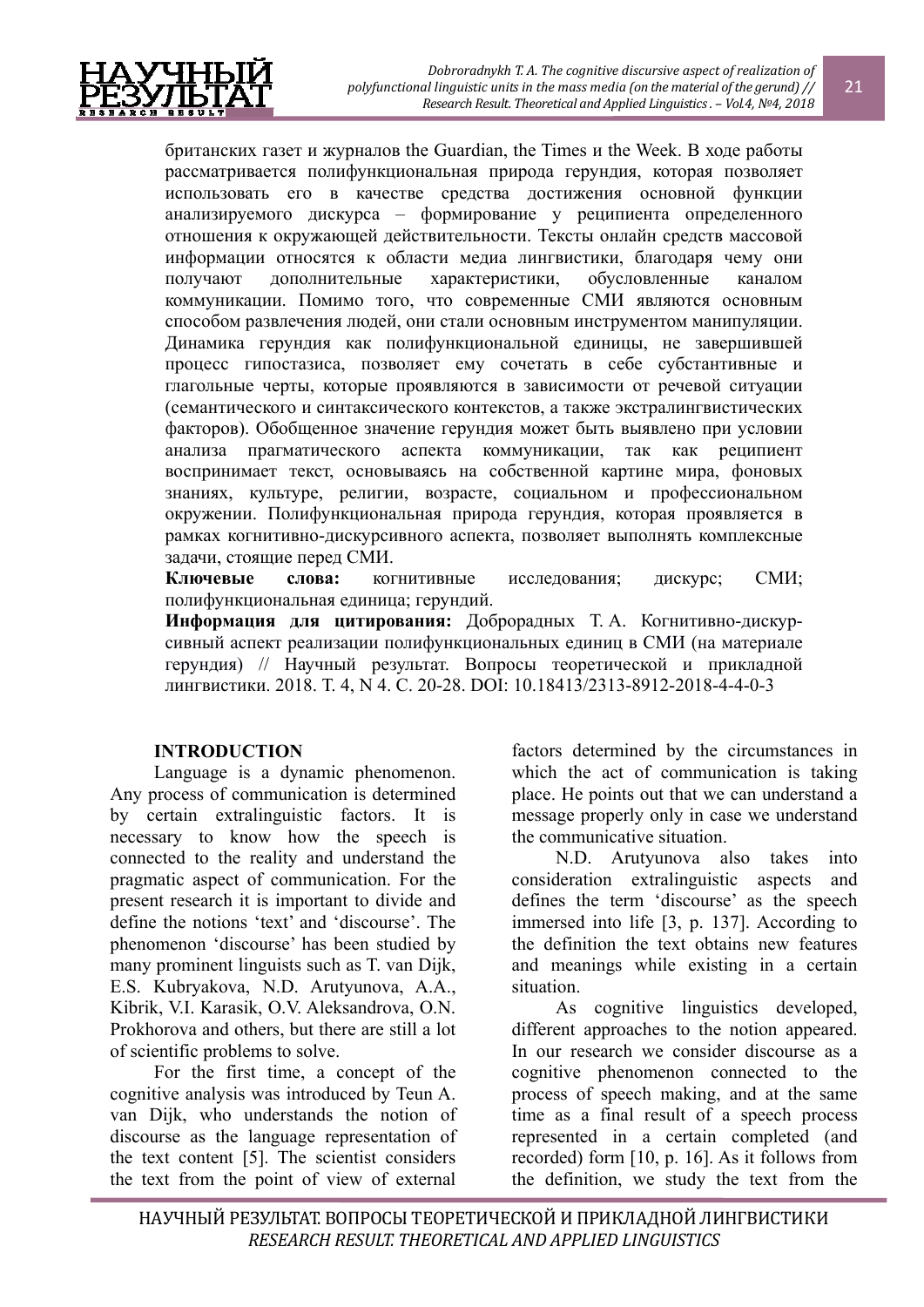point of view of its extralinguistic, pragmatic, social and cultural aspects, because speech is a targeted social action.

A.A. Kibrik states the difference between the notions 'text' and 'discourse'. According to the scientist, text is a result of communication, but discourse represents both sides at the same time – a process of speech and its result. O.V. Aleksandrova writes about. the aspects of the text actualization from the point of view of mental processes and from the point of view of extralinguistic factors [1, p. 10]. As we can see, a process of speech is closely connected with the mental activity, our perception of existing reality and our world view.

Linguistics plays an important role in cognitive studies because it is connected with the process of linguistic representation of knowledge. The cognitive discursive approach combines cognitive principles and communicative paradigms. As a result of a cognitive process, a set of concepts (conceptual model of the world) is formed. Linguistic features are studied from the point of view of the conceptual analysis. It helps us to understand the principles of the wordforms collocability and combinability. Words are combined according to the conceptual structure, the rules of the compositional semantics, formally, functionally and according to the expressed ideas and notions. The main ideas of the present research can be described as the dialectical unity of language and speech, dynamics of linguistic processes determined by the nature of mental processes in a way they are generated and represented at the semantic level, and the necessity of considering extralinguistic aspects [4, p. 37].

## **MAIN PART**

The present research deals with a cognitive discursive study of -ing forms (especially gerund forms) functioning in online versions of the popular British newspapers and magazines. The study is aimed at revealing how -ing forms behave in the media and how their polyfunctional nature is used for fulfilling tasks of the discourse in question. To study the cognitive part of units we need to describe mass media as a linguistic phenomenon and analyze the main aspects of its functioning.

Some scientists consider mass media as the best example of the existing language. The development of the Internet transferred the research to the media linguistics branch as online versions of popular newspapers and magazines are now as widely spread as their printed editions were in the last century. The Internet has occupied almost all the spheres of our life. Wireless technologies and smart gadgets provide us with an opportunity of getting any information any time we need. For this reason, T.G. Dobrosklonskaya introduced the term 'media linguistics'. The scientist describes different aspects of the linguistic sphere in question: firstly, as the whole corpus of all the texts created within the mass media activity; secondly, as the inner language system equipped with a set of certain linguo-stylistic characteristics; finally, as a special mixed type sign system which combines verbal and audiovisual elements specific for every form of mass media – publishing, radio, TV or the Internet [8, p. 15].

Mass media communication represents interesting stylistic phenomena. The language of mass media is divertive. In some cases, one style transfers to another one. For example, colloquial expressions coexist with the literary language, historical notions with new terms, simple sentences with complex constructions. As news editions have become the best instrument of human mind manipulation, every structure is aimed at fulfilling the influential function of mass media. The main task of mass media is to create thoughts and opinions, norms of behavior and our attitude to events. We watch TV, read newspapers, entertain and unconsciously get a new world view, formed with the help of mass media means, where a text represents the main tool. We interpret events according to our culture, background knowledge, social and professional values. V.Z. Demyankov offers to study discourse from the point of view of the recipient who is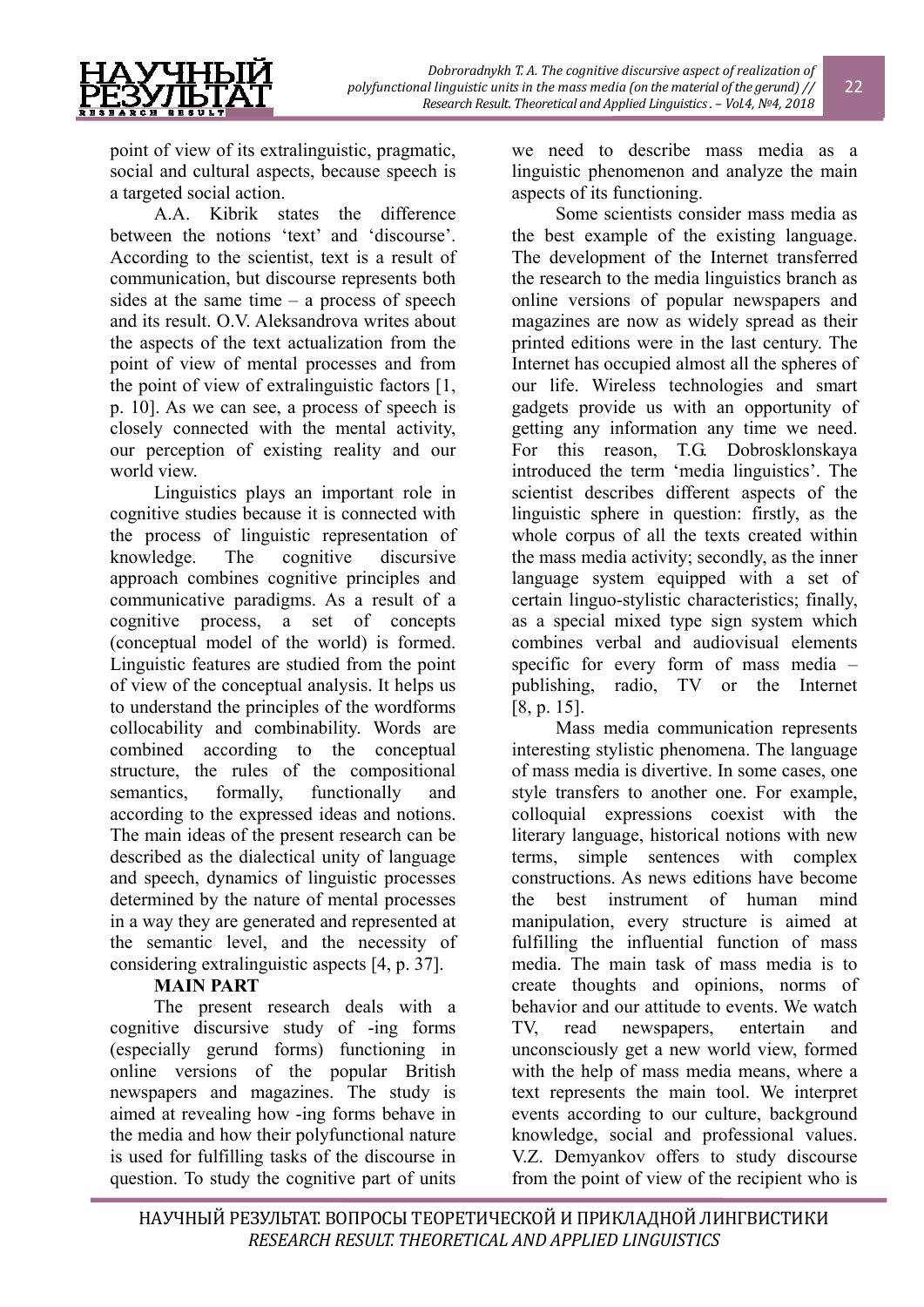

called 'an interpreter'. The process of interpretation results in the actualized meaning and depends on the author and recipient's intensions. The cognitive approach is anthropocentric. It deals with any linguistic unit within the scope of knowledge used to describe any object or phenomenon [6, p. 26]. Teun A. van Dijk describes the power of public discourse as follows: 'we have seen that among many other resources that define a power base of a group or institution, *access to* or *control over* public discourse and communication is an important symbolic resource, as is the case for knowledge and information' [13, p. 355].

As S.G. Ter-Minasova points out, there is a great difference between cultures influenced by many aspects of the development of a lingua-cultural society. Language and culture are closely connected. Cultural (or notional) world view is the realization of the world through the model of reality formed in human mind and expressed by means of a language. Language is the way of world perception by a certain society. Language, mind and culture are connected so close that they represent a unity and they can't exist and function separately, without each other [12, p. 24]. The development of language in human mind is happening within the development of the society. English is a good example of how history creates the language. Even the historical periods of the English language coincide with social and political events. For example, the appearance of the Christianity introduced lexis and grammar of the Latin language. The Normans brought French which became the language of public and military officials and state affairs. Finally, the end of the War of the Roses led to the establishment of the literary language. Book-printing set the norms of the English language and made it widely spread. As we can see, the language is adapting to the changing reality to represent all the ideas and notions properly.

Grammar is a conservative field, but it reflects the world view and the functionalpragmatic approach is becoming more

recognizable. Traditional studies of syntax concerning the structural and semantic principles are moving to the field of the language philosophy [2, p. 20]. It is clear that 'the grammar of a language is not just a long list of formal rules. A grammar may be seen as a cognitive achievement: it is the solution that generations of speakers of a speech community have found to structure their thoughts with the intention to communicate them to other people' [15, p. 11].

The gerund as a linguistic phenomenon demonstrates a case of the meaning actualization and world view formation. Gerund forms came into English from Latin and are formed with the help of the -ing suffix which is a derivational and inflectional unit at the same time and leads to the homonymy of grammatical forms. The gerund as we know it today is 'a noun whose role has been broadened by its acquisition of verbal characteristics' [16, p. 137]

Many scientists unite the homonymous wordforms into the -ing form class presented by different levels of substantive representation. The -ing suffix is a wordbuilding meaningful element because suffixes and prefixes cannot be considered independent meaningful units as they refer to the bound morphemes and appear as meaningful linguistic units of a certain level only within the units of a higher level of linguistic hierarchy – lexemes [11, p. 132].

As it follows, gerund as an -ing form is a polyfunctional unit. The process of hypostasis (transfer from a one part-of-speech class to another) is not finished. For considering the word class of the ing-form scientists use syntactic context. To actualize the meaning of a gerund form the collocational and colligational aspects are to be studied within the dialectical approach towards the language [7]. The idea is that the specific dynamic nature of the gerund helps it to fulfil pragmatic tasks of mass media discourse.

# **RESULTS AND DISCUSSION**

More than 200 examples in the articles from the most popular British political

23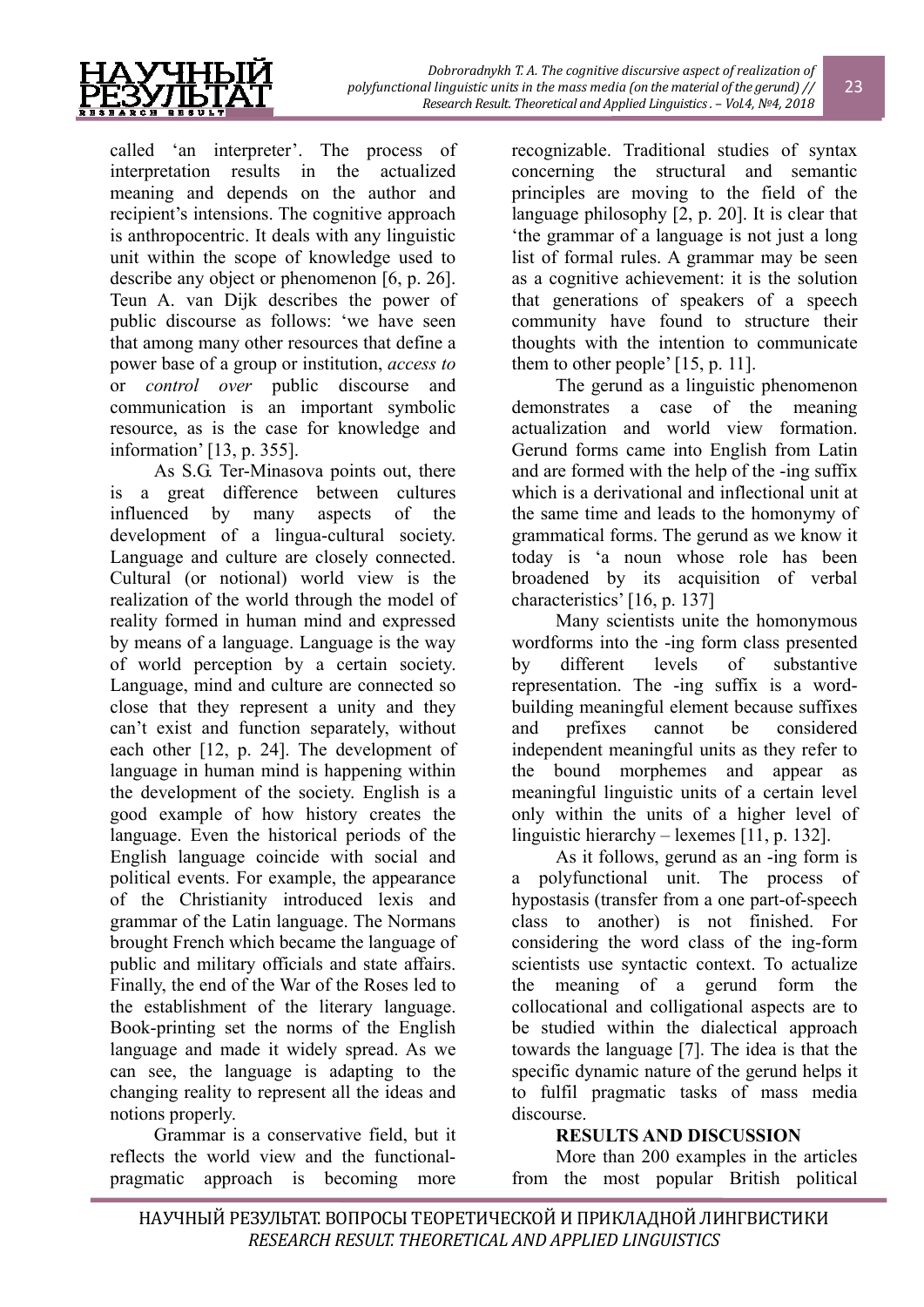

newspapers and magazines such as The Guardian, The Times, The Independent, The Economist, The Week and The Daily Telegraph were studied within the present research. While analyzing the actual material we found out that -ing forms are frequently used for describing political events and current economic situations. The main feature of the -ing forms in the articles in question is polyfunctionality. The form gets verbal or substantive features according to the context in which it is used. To provide the meaning of a process the -ing form gets verbal characteristics. To create the meaning of a notion it performs substantive features. Such usage of polyfunctional units cannot be considered as a rule, but still we can describe this phenomenon as a linguistic trend.

To illustrate this point of view we give several examples of different representations of the wordforms *meeting* and *handling* while being different parts of speech and performing substantive or verbal representations within a syntactic context.

*Aside from that whole colonialism thing, Princess Michael of Kent, for example, has made headlines for wearing a racist brooch when meeting with Markle, and she reportedly named her pet black sheep "Venus" and "Serena"* [20, URL].

As it follows from the context, the -ing form *meeting* is participle I introduced in the sentence as a clause of time. It denotes simultaneous actions and the -ing form provides continuity to show that all the actions are happening while the meeting is going on. The adjective representation is close to a verbal noun and gerund.

For example:

*Trump's role in the production of a misleading statement about the meeting is reportedly part of Mueller's investigation* [17, URL].

The present statement demonstrates the realization of the -ing form *meeting* as a verbal noun. The category of the article determines the wordform as a noun. *The meeting* plays part of the prepositional object and performs the maximum substantive representation of -ing forms.

*After the Chequers meeting yesterday Mr Trump travelled to meet the Queen for tea before flying to Ayrshire for a private weekend at his golf resort in Turnberry, where he joined his son, Eric* [19, URL].

This example presents a word sequence *after the Chequers meeting yesterday. Meeting* still represents substantive characteristics as it is determined by a definite article. But in case the article refers to the proper noun *Chequers,* used in a plural form, we can consider *meeting* here as a half-gerund in the function of the adverbial modifier of time. If it had any dependent elements or adverbs, it would become a gerund.

Another example of the -ing form usage:

*Donald Trump denies knowing of Russia meeting and attacks Michael Cohen* [17, URL]

*Russia meeting* is used in a headline without an article in a singular form and is determined by a proper noun *Russia* without a possessive case inflection. According to the syntactic context it cannot be called a gerund, because there are no elements to prove it (a direct object or an adverb). The -ing form can be considered here as a half-gerund. The polyfunctional nature of the -ing form at the example is used to represent more than a simple verbal noun, the -ing form here fulfils the meaning of continuity, the author points out that this *meeting* is a process with consequences. This example shows how the polyfunctionality of the gerund implements the function of the headline. The pragmatic aspect is reached by a significant linguistic unit.

*He opened with a blistering attack on Germany for being a "captive" of Russia about the most obvious case of projection imaginable — and then blasted most of the rest of NATO members for not meeting the standard of spending 2 percent of their economy on the military* [21, URL]*.*

The -ing form in the example above is used within a construction *blasted for not* 

24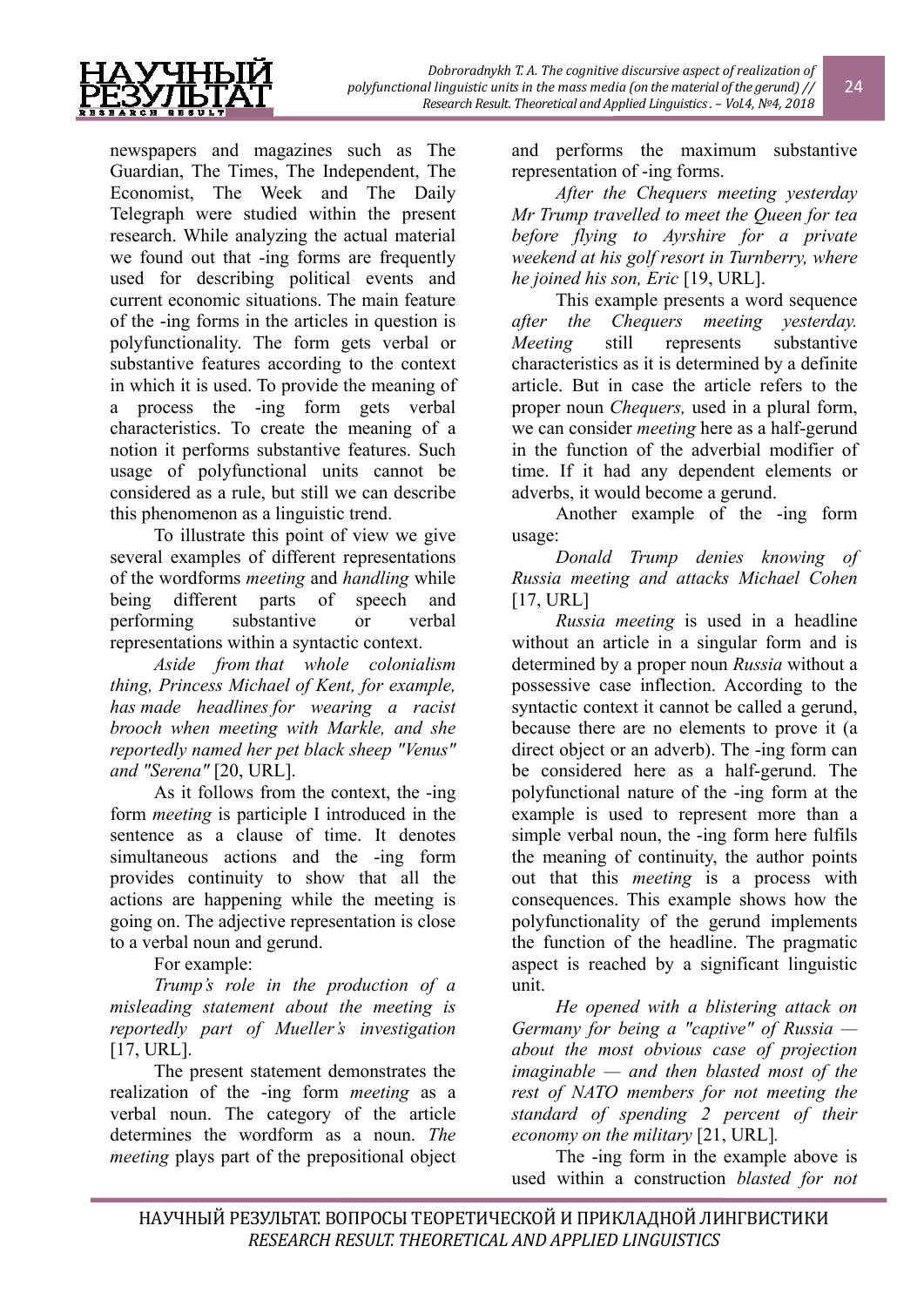

*meeting the standard.* The introducer verb *blaster for* invites the gerund *meeting* which has a direct object *the standard* demonstrating verbal characteristics. It is worth noticing the gerund form *meeting* is not used in its basic meaning which is, according to the Oxford Dictionary, 'arrange or happen to come into the presence or company of (someone)' [14, URL]. It is used in the meaning 'fulfil or satisfy (a need, requirement, or condition)' [14, URL]. The negative particle *not* determines the united meaning of the wordform and denotes 'they didn't follow the prescribed rules.' As we can see the gerund form here substitutes the meaning of a subordinate clause and is used as a semantically-efficient unit.

There are some cases when a part of speech cannot be defined. The polyfunctional nature of the gerund is performed by a 'half gerund':

*During the summit in Helsinki, Putin appeared to dominate Trump, and the US president faced a storm of criticism at home for his handling of the meeting* [17, URL].

Here we can see a half gerund *handling*  with a possessive pronoun *his.* Possessive pronouns can be used with both nouns and gerunds, so we can consider *handling* here both as a noun with -ing suffix or as a gerund. The difference between a noun and a gerund is that a gerund represents a grammatical meaning of a process; a noun is mainly used for the nomination of a result or an object [9]. In this case the hypostasis is not finished and even the syntactic context cannot help us to define the grammatical class. The only thing we can define is the substantive nature of -ing form represented in the example. The meaning of the wordform *handling* according to the Oxford Dictionary will be derived from the meaning of the verb *handle*, because there is no special meaning for the wordform *handling*. It denotes 'manage a situation or problem'. It is worth mentioning that the wordform is not used in its main meaning 'feel or manipulate with the hands', as we can see from the root morpheme 'hand'. It is obvious that the -ing form is used for achieving the illusion of a continuing process. The author's intention is to show that it was not just the president's mistake. He stresses that the whole negotiations were not under the control of Donald Trump. As the author points, Mr Trump allowed Mr Putin to be the leader in the talks. The described reality is transformed by means of the -ing form to express a dynamic process. The linguistic unit forms the picture of talks where the American president does not play the main role.

*President's handling of Benalla scandal met with anger and disappointment outside Paris* [18, URL].

Another example of the polyfunctionality of the -ing form. *President's handling* from the one side, can be a combination of a noun in a possessive case or, from the other side, it is a gerund determined by a noun in a possessive case. The semantic context cannot help us to define a part-ofspeech class, but the -ing morpheme brings the meaning of an action in a process. The meaning is the same as in the previous example, but the nature of the -ing form is more substantive as it stays in a function of a subject. It is important that the phrase is used in the article's headline, so we can see the ing form substituting a subordinate clause.

*Mr Trump referred repeatedly to "a suggestion" that he had given Mrs May for handling the Brexit negotiations, but said: "I think she found it maybe too brutal . . . I can fully understand why she thought it was a little bit tough."* [19, URL].

The construction *had given Mrs May for handling the Brexit negotiation* includes the introducer verb *had given* with a direct object *Mrs May* and a gerund *handling* with a direct object *the Brexit negotiations.* The gerund construction is used here in a rare function – an adverbial modifier of purpose. The nature of the gerund is verbal because of a direct object and it expresses the grammatical meaning of a systematic approach in dealing with the situation, but it still has the function of a noun to support its substantive part. The lexical meaning is the same as in the previous examples – 'manage a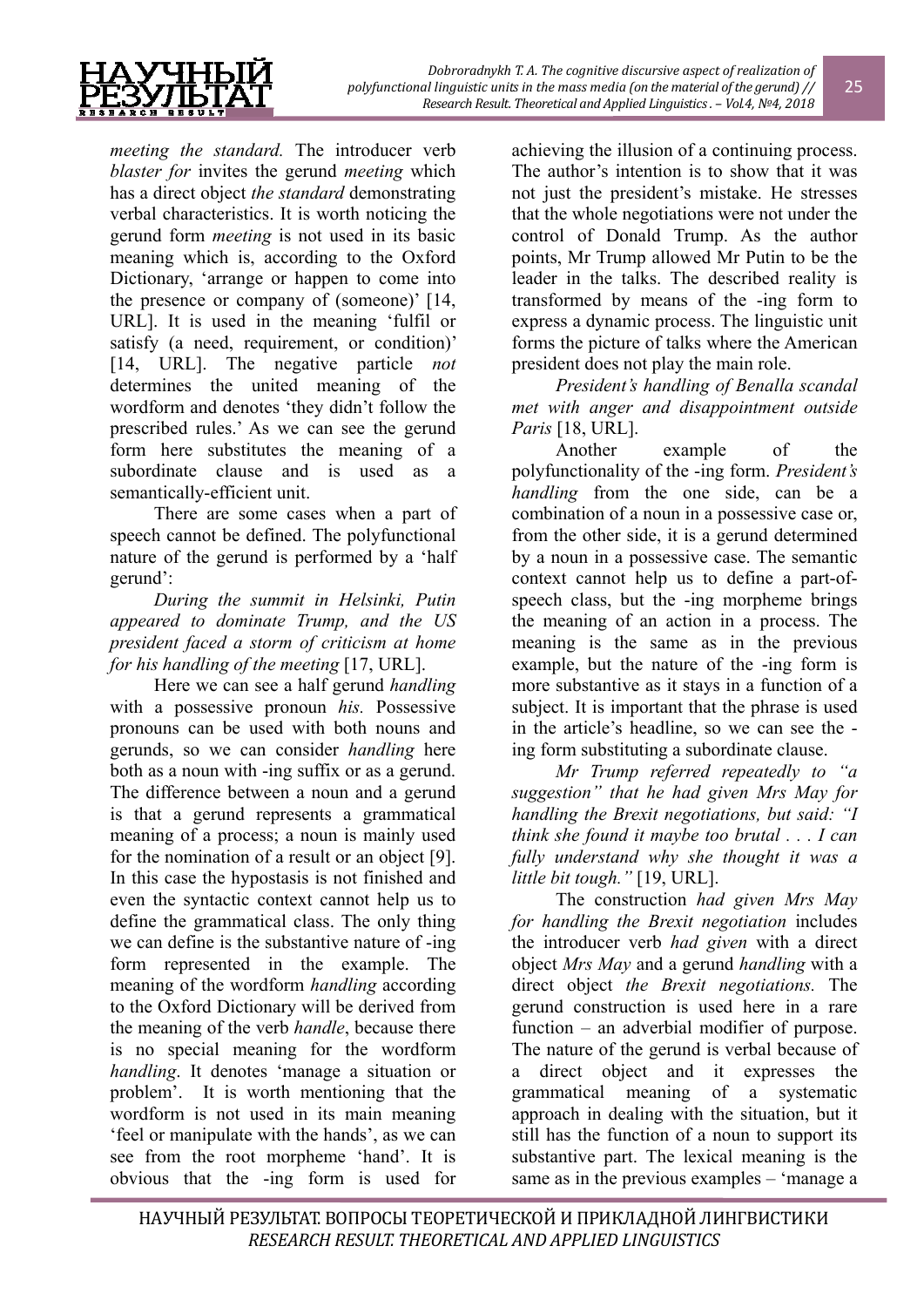

situation or problem'. The gerund again substitutes the meaning of a subordinate clause and is used as a semantically efficient unit.

## **CONCLUSIONS**

The analysis has shown that in a particular situation, on the level of discourse, the gerund acts as a polyfunctional unit and is used in the discourse for pragmatic reasons to express an action in a process. Constructions obtain substantive or verbal characteristics allowing mass media to influence people's mind. The cognitive nature of the gerund reflects the reality through the description of an action creating a certain impression on the basis of the recipient's world view. Gerund constructions save the meaning while substituting bigger utterances. As it follows, a gerund can be used for fulfilling a complex and important task of mass media discourse – broadcasting the information in the 'right' way, changing people's attitude to the reality, and forming their conceptual system.

### **Список литературы**

Александрова О.В. Проблема дискурса в современной лингвистике // *Когнитивнопрагматические аспекты лингвистических исследований*, Сб. Калининград, 1999. С. 10-14.

Александрова О.В. Формирование концептуальной картины мира на основании изучения лексико-грамматической системы языка // *Вестн. Моск. ун-та.* / Сер. 19: Лингвистика и межкультурная коммуникация. № 3. 2014. С. 19-27.

Арутюнова Н.Д. Дискурс //

*Лингвистический энциклопедический словарь.* М.: Советская энциклопедия, 1990. С. 136-137.

Вишнякова О.Д. О роли функциональнокогнитивных исследований в теории и практике преподавания языков // Вестн. Моск. ун-та. / Сер. 19: *Лингвистика и межкультурная коммуникация.* № 4. 2016. С. 36-45.

Дейк, Т.А. Ван *Язык. Познание. Коммуникация: сб. работ* / Под. ред. В.В. Петровой. М.: БГК им. И.А. Бодуэна Де Куртенэ, 1999. 310 с.

Дехнич О.В. Метафорическая модель как способ концептуализации действительности / *Социально-гуманитарные проблемы*

*современности: монография* / В.Т. Абишева, О.В.Дехнич, Ю.А. Дрыгина и др. Saint-Louis, MO: Publishing House Science and Innovation Center, 2014. 180 с.

Гвишиани Н.Б. *Полифункциональные слова в языке и речи.* М.: Высшая школа, 1979. 201 c.

Добросклонская Т.Г. *Вопросы изучения медиатекстов: учеб. пособие* / Т.Г. Добросклонская. М.: Едиториал УРСС, 2008. 288 с.

Кобрина Н.А., Корнеева Е.А., Оссовская М.И., Гузеева К.А. *Грамматика английского языка. Морфология. Синтаксис.* СПб.: Союз, 1999. 383 с.

Кубрякова Е.С., Александрова О.В. Виды пространств текста и дискурса // *Категоризация мира: пространство и время.*  М., 1997.

Прохорова О.Н., Чекулай И.В. Проблема оценочных характеристик аффиксов (на материале современного английского языка) // *Язык, литература и культура как грани межкультурного* общения. Пльзень: Западночешский университет. 2017. С. 132- 138.

Тер-Минасова С.Г. Война и мир языков и культур. М.: СЛОВО, 2008. 342 с.

Dijk T. van Critical Discourse analysis / *The Handbook of Discourse Analysis* / Malden, Massachusetts: Blackwell Publishers Inc. 2001. P. 349-371.

Oxford University Press, URL: https://en.oxforddictionaries.com (дата обращения: 28.07.2018).

Radden G., Dirven R. Cognitive English Grammar. Amsterdam, Philadelphia: John Benjamins Publishing Company. 2007. 375 p.

Tajima M. The Syntactic Development of the Gerund in Middle English // University of Ottawa, 1985. 470 p.

The Guardian, URL: https://www.theguardian.com/us-

news/2018/jul/27/donald-trump-russia-meeting-

michael-cohen (дата обращения: 27.07.2018).

The Guardian, URL: https://www.theguardian.com/world/2018/jul/27/b enalla-scandal-france-peripherique-sours-macron (дата обращения: 27.07.2018).

The Times. URL: https://www.thetimes.co.uk/edition/news/donaldtrump-i-want-post-brexit-trade-deal-with-uk-0hd27l760 (дата обращения: 14.07.2018).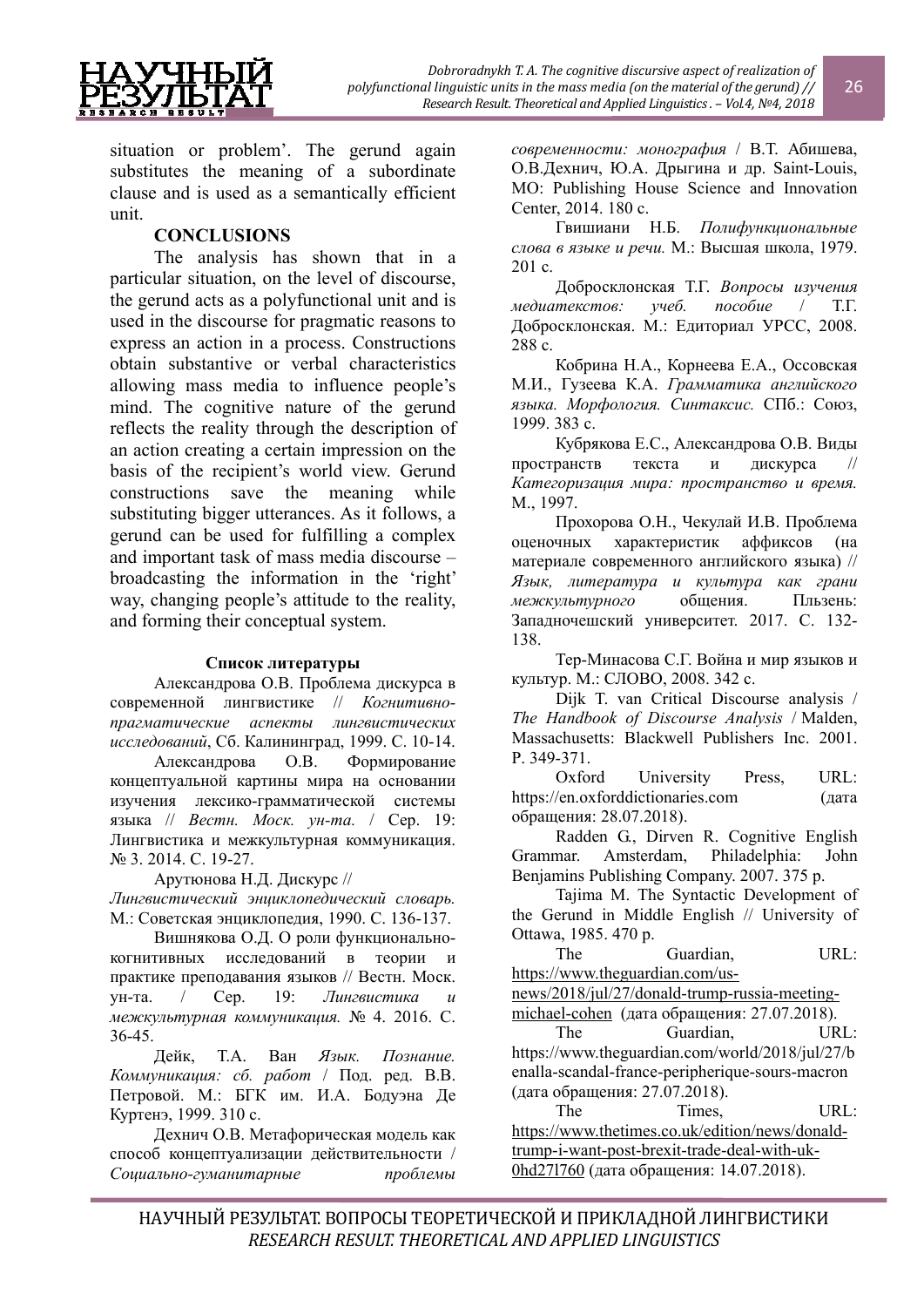

The Week, URL: http://theweek.com/articles/773012/prince-harrymeghan-markle-abdicate (дата обращения: 18.05.2018).

The Week, URL: http://theweek.com/articles/784423/trump-tearingdown-western-alliance-conservatives-are-cheering (дата обращения: 13.07.2018).

### **References**

Aleksandrova, O. V. (2014), "The Formation of the Conceptual Picture of the World on the Basis of the Study of Lexical and Grammatical System of the Language", MSU Vestnik, Series 19: *Linguistics and Intercultural communication*, No. 3, 19-27. [in Russian].

Aleksandrova, O. V. (1999), "The problem of discourse in modern linguistics", *Kognitivnopragmaticheskie aspekty lingvisticheskih issledovaniy*, Kaliningradskiy gosudarstvenniy universitet, Kaliningrad, Russia, 10-14. [in Russian].

Arutyunova, N. D. (1990), Diskurs [Discourse], *Ligvisticheskiy enciklopedicheskiy slovar*, Sovetskaya Enciklopediya, Moscow, Russia, 136-137. [in Russian].

Vishnyakova, O. D. (2016), 'On the Role of the Functional Cognitive Research in the Language Teaching Theory and Practice", MSU Vestnik, 2016, Series 19: *Linguistics and Intercultural communication*, No. 4, 36-45. [in Russian].

Gvishiany, N. B. (1979), *Polifunktsional'nye slova v yazyke i rechi*  [Polyfunctional Words in Language and Speech], Visshaya shkola, Moscow, Russia. [in Russian].

Dekhnich, O. V. (2014), "The metaphorical model as the way of reality conceptualization", *Sotsialno-gumanitarnie problem sovremennosti: monografiya*, Abisheva V. T., Dekhnich O. V. and Drigina J. A., Saint-Louis, MO: Publishing House Science and Innovation Center. [in Russian].

Dijk, T. Van (1999), *Yazyk. Poznanie. Kommunikatsiya* [*Language. Cognition. Communication],* BGK im. Boduena de Kurtane*,*  Moscow, Russia. [in Russian].

Dobrosklonskaya T.G. *Voprosy izucheniya mediatekstov* [*Questions of the Media Texts' Studies*]*.* Moscow, Editorial URSS, 2008, p. 288. [in Russian].

Kobtina, N. A. (1999), *Grammatika angliyskogo yazika. Morfologiya. Sintaksis*  [Grammar of the English Language. Morphology.

Syntax] in Kobrina N.A., Korneeva E.A., Ossovskaya M.I., Guseeva K.A., Soyuz, Saint Petersburg, Russia. [in Russian].

Kubryakova, E. S. and Aleksandrova, O. V. (1997), *Vidy prostranstv teksta i diskursa* [The Types of Spaces of Text and Discourse], Dialog MGU, Moscow, Russia, 19-20. [in Russian].

Prokhorova, O. N. and Chekulai, I. V. (2017), "The problem of affixal evaluation characteristic features (based on the material of the modern English language", *Language, literature and culture as domains of intercultural communication*, Zapadnocheshskiy universitet, Plzenn, 132-138. [in Russian].

Ter-Minasova, S. G. (2008), *Voina i mir yazykov i kultur* [War and Peace of Languages and Cultures], *SLOVO*, Moscow, Russia. [in Russian].

Dijk, T. van (2001), Critical Discourse analysis, *The Handbook of Discourse Analysis,*  Malden, Massachusetts: Blackwell Publishers Inc, 349-371. [in English].

Oxford University Press, URL: https://en.oxforddictionaries.com (Accessed 28 July 2018). [in English].

Radden, G. and Dirven, R. (2007), *Cognitive English Grammar*. Amsterdam, Philadelphia: John Benjamins Publishing Company. [in English].

Tajima, M. (1985), *The Syntactic Development of the Gerund in Middle English*, University of Ottawa. [in English].

The Guardian, URL:

https://www.theguardian.com/us-

news/2018/jul/27/donald-trump-russia-meeting-

michael-cohen (Accessed 27 July 2018). [in English].

The Guardian, URL: https://www.theguardian.com/world/2018/jul/27/b enalla-scandal-france-peripherique-sours-macron (Accessed 27 July 2018). [in English].

The Times, URL: https://www.thetimes.co.uk/edition/news/donaldtrump-i-want-post-brexit-trade-deal-with-uk-

0hd27l760 (Accessed 14 July 2018). [in English]. The Week, URL: http://theweek.com/articles/773012/prince-harrymeghan-markle-abdicate (Accessed 18 July 2018). [in English].

The Week, URL: http://theweek.com/articles/784423/trump-tearingdown-western-alliance-conservatives-are-cheering (Accessed 13 July 2018). [in English].